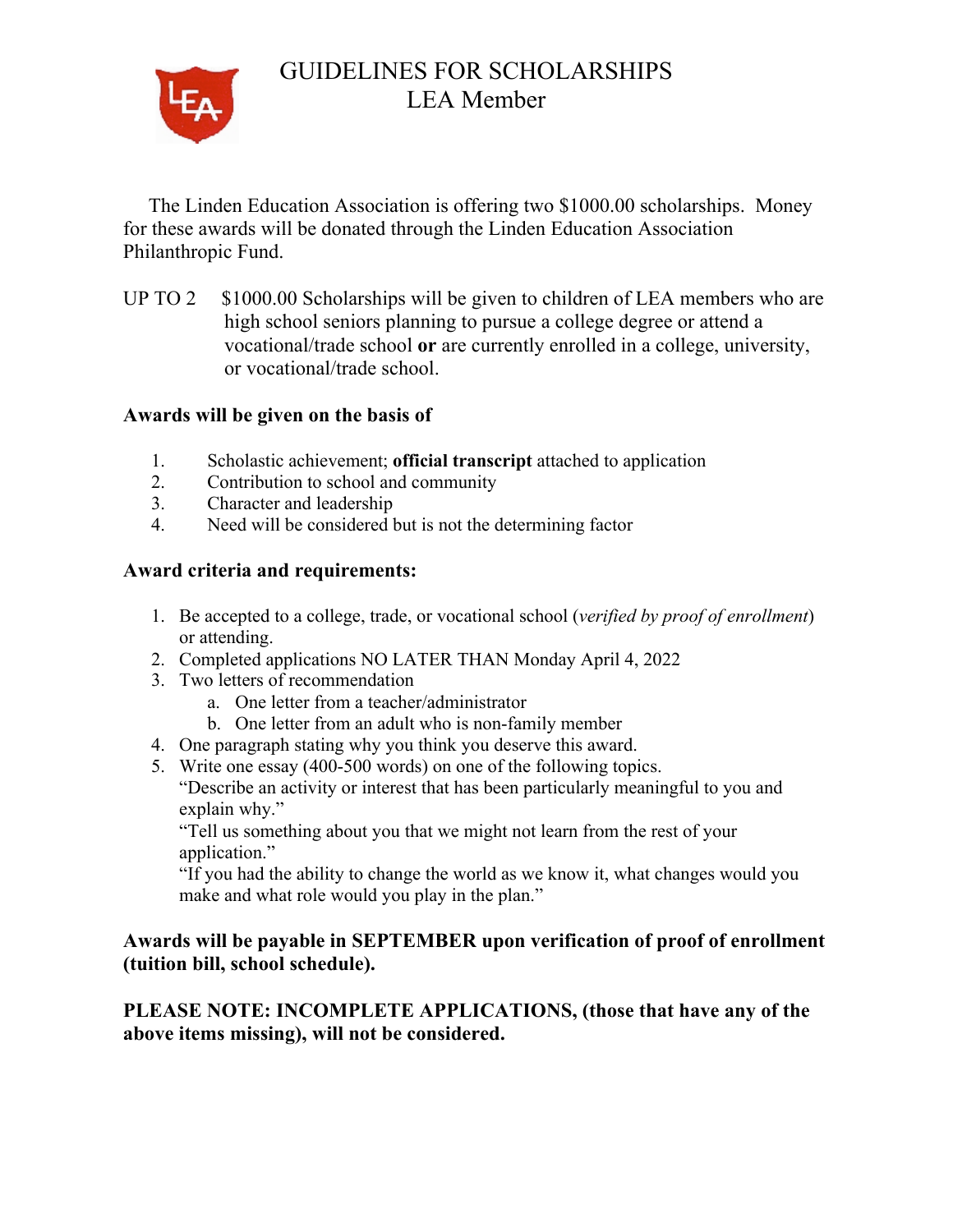## **LINDEN EDUCATION ASSOCIATION SCHOLARSHIP APPLICATION LEA Member**

| Name $\frac{P_{\text{Dense print}}}{P_{\text{Dense print}}}$                                               |               |      |                    |                       |             |     |
|------------------------------------------------------------------------------------------------------------|---------------|------|--------------------|-----------------------|-------------|-----|
| Home Address                                                                                               |               |      |                    | <i>MIDDLE INITIAL</i> | <b>LAST</b> |     |
|                                                                                                            | <b>NUMBER</b> |      | $\overline{STREF}$ |                       |             |     |
| Telephone                                                                                                  |               | CITY |                    | $STATE$               |             | ZIP |
| School Presently Attending                                                                                 |               |      |                    |                       |             |     |
| Recognitions, Awards or Honors                                                                             |               |      |                    |                       |             |     |
|                                                                                                            |               |      |                    |                       |             |     |
|                                                                                                            |               |      |                    |                       |             |     |
| What extra-curricular activities have you participated in?<br>School related (clubs, sports, offices held) |               |      |                    |                       |             |     |
| Non-school related activities (community religious, etc.)                                                  |               |      |                    |                       |             |     |
| <b>Employment History</b>                                                                                  |               |      |                    |                       |             |     |
| Name of LEA Parent(s)                                                                                      |               |      |                    |                       |             |     |